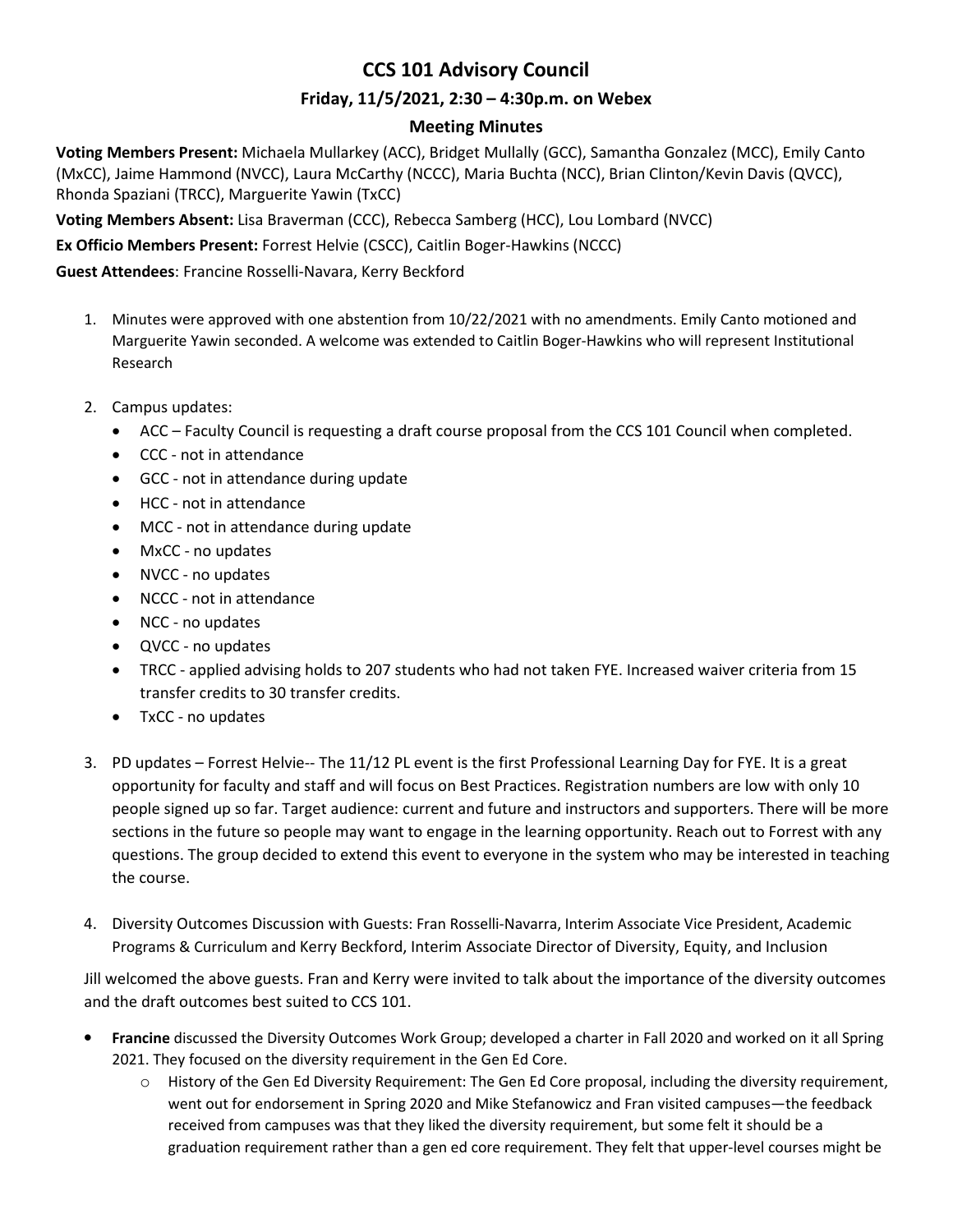better suited to tackle the diversity requirement. The Gen Ed Work Group discussed this feedback, but because a number of members had resigned or been recalled by their campuses, the work group didn't feel there was sufficient representation to make such a significant change to the proposal and forwarded the proposal to the Students First Academic and Student Affairs Consolidation Committee (SF ASA CC) with the diversity requirement intact. The SF ASA CC also discussed the feedback from the faculty and forwarded a Gen Ed Core proposal without the diversity requirement along with a recommendation for a diversity requirement at the program/graduation level to the College Consolidation Implementation Committee (CCIC). The CCIC reinstated the diversity requirement in the Gen Ed core and forwarded the proposal to the Board for approval. The BOR approved the General Education Core in May 2020, with the diversity requirement included.

- $\circ$  In Fall 2020, the SF ASA CC developed a charge for a Diversity Outcomes work group to develop course outcomes to meet the embedded diversity requirement for CT State Community College General Education Core. The work group was formed in late fall 2020 and worked through the Spring 2021 semester. They researched how other colleges throughout the country were meeting diversity requirements. In the end, they decided to take advantage of work colleagues in the system had already done. TRCC has a similar requirement in their LAS degree. The work group adapted some of the proposed TRCC model, but not in its entirety because the TRCC model applies to an entire degree program whereas the Gen Ed embedded diversity requirement applies to a single introductory-level course. The Workgroup invited all campuses to review their recommendations regarding the diversity requirement in Fall 2021 [\(https://www.ct.edu/files/pdfs/DOWG-Recommendations.pdf\)](https://www.ct.edu/files/pdfs/DOWG-Recommendations.pdf)
- o The recommendation is that each course meeting the diversity requirement must meet 2 out of 3 outcomes in introductory courses at a level of 2 based on the provided rubric. The current diversity outcomes proposal is out for public comment since first of October. The DOWG is allowing another week for responses. Feedback has been positive, questions about implementation, timelines, and decision-making processes have been the most common. The Diversity Work Group will review all of the feedback and then make any warranted changes and send it to the Academic & Student Affairs Consolidation Committee and then to CCIC committee-overseen by President Levinson. It will then be shared with all campuses with implementation for CT State to follow. The work group is open to review how many outcomes the course must meet and at what level. Jill emailed the link for feedback on the Diversity Outcomes to the council. CCS 101 will not be the only course that meets diversity; there will be other courses (especially in Social Science and Humanities) that will also likely meet these outcomes.
- **Kerry** reviewed the outcomes and communicated that trying to meet two outcomes in an introductory course is virtually impossible. The outcomes are great, but the expectation to meet two of them is somewhat impractical. She believes that No. 1 is great for students to increase their awareness of their world and campus environments, and it meets students where they are. It is heart work—extremely important. No. 2 is far too large of a topic. To effectively teach the importance and awareness of diversity, we must start with self-awareness and use smaller assignments. There are low stakes assignments that can meet these outcomes: Example: Quizzes, Zoning--Covenant Agreements (how race restricted they are), Towns household income for computer access, transportation, etc. based on region— West Hartford vs. New Britain.
	- $\circ$  The No. 3 outcome is a dovetail to the first. Sensitivity can't happen unless they have an awareness of who they are. The first outcome seems to be the most reasonable. A series of assignments that are impactful but not deeply enmeshed with historic racism and oppression was recommended.
	- o Dr. Kim James & Kerry reviewed these outcomes in depth and concluded that overall, these outcomes are fairly advanced for an introductory course.
- A question was raised regarding the possibility of having CCS 101 meet just the first outcome at an introductory level. Fran communicated agreement with Kerry Beckford that the CCS 101 course could potentially meet outcome 1 and could explore outcome 3 as well, particularly when exploring career options with students. Fran shared that if the council felt strongly that the course only meet outcome 1, then we should put forward that feedback. Council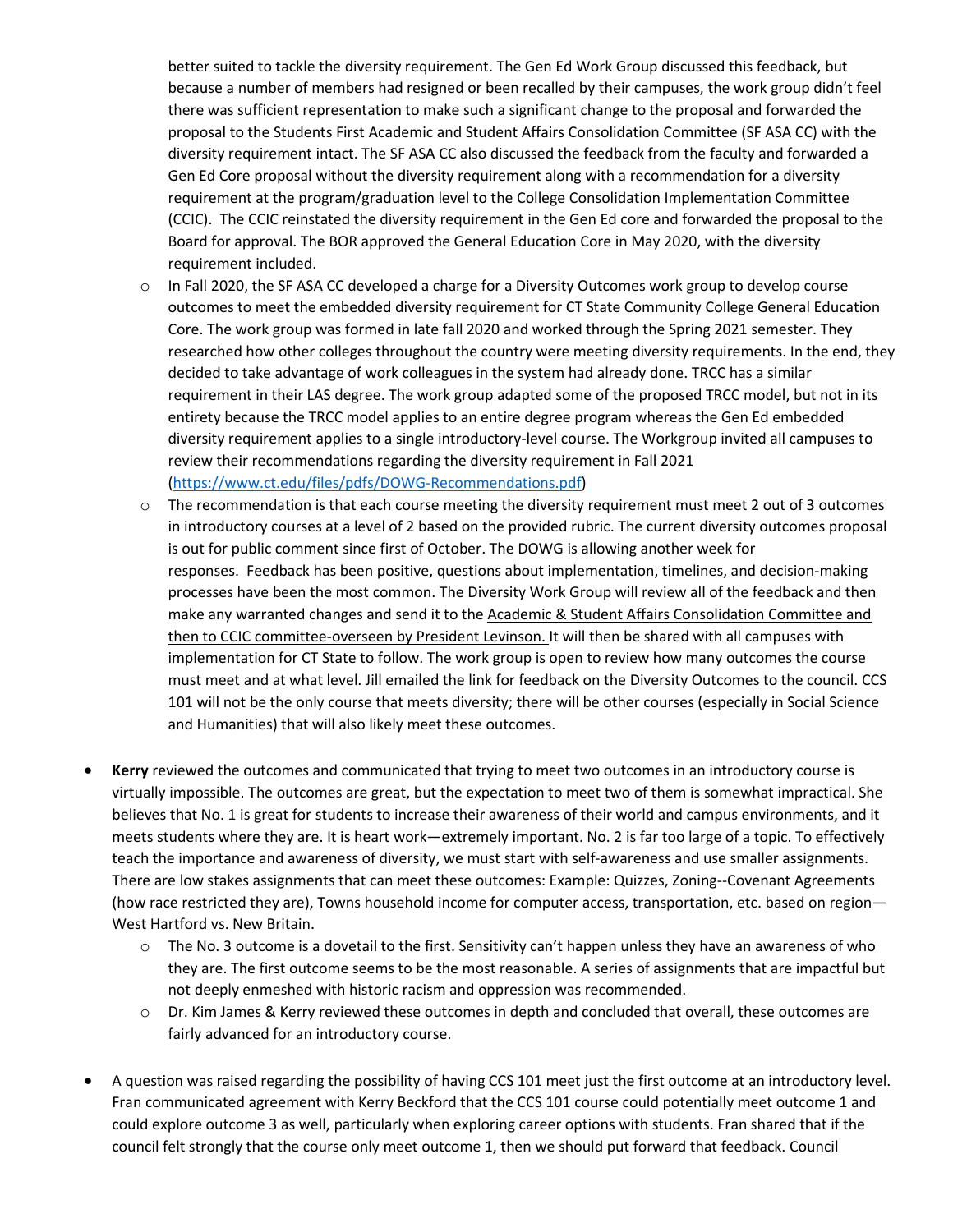members discussed only focusing on outcome 1 at a level 2 for now and revisiting meeting outcome 3 at a level 2 after potentially piloting diversity outcome 1.

- The Advisory Council endorsed that CCS 101 should meet Diversity Outcome 1 at Level 2. Motion to put forward the recommendation was made by Michaela Mullarkey and seconded by Marguerite Yawin. Motion passed. No abstentions. Jill will draft a proposal and send to all for feedback to be reviewed at the next meeting and sent to Fran and the Diversity Outcomes Working Group.
	- $\circ$  It was also recommended that we have extensive training prior to teaching the diversity outcome. There was also discussion that the rubric may need to be modified to assess what students are learning .
- Jill forwarded the email with the link to individually provide feedback to the Diversity Work Group on the outcomes and level.
	- o Please submit any comments/feedback using this [form](https://nam02.safelinks.protection.outlook.com/?url=https%3A%2F%2Fforms.office.com%2Fr%2FXSBji8ZHLk&data=04%7C01%7CRSpaziani%40trcc.commnet.edu%7C95a0292b628345705ba408d9a0903540%7C679df878277a496aac8dd99e58606dd9%7C0%7C0%7C637717363495479151%7CUnknown%7CTWFpbGZsb3d8eyJWIjoiMC4wLjAwMDAiLCJQIjoiV2luMzIiLCJBTiI6Ik1haWwiLCJXVCI6Mn0%3D%7C1000&sdata=%2Fx50rAmQCz2LG6yPkiZJxWaY%2Fj8lFiE1WRtmDkE9A0o%3D&reserved=0) by **November 12, 2021** so that your feedback can be incorporated into the final recommendations by December 2021.

|                                 | Accomplished - 3    | Developed - 2      | Developing - 1  | None $-0$    |
|---------------------------------|---------------------|--------------------|-----------------|--------------|
| (1) Cultural Self-Awareness     | Course promotes an  | Course provides    | Course provides | Course       |
| Course promotes awareness of    | in-depth            | introductory level | insufficient    | provides     |
| one's own cultural identities,  | understanding and   | description and    | coverage of     | little to no |
| assumptions, perspectives,      | analysis of         | explanation of     | outcomes or     | coverage     |
| biases, and/or behaviors        | outcomes to a       | outcomes to a      | assessment is   | of           |
|                                 | significant extent  | significant extent | ineffective or  | outcomes     |
| (2) Diversity Knowledge         | and students are    | and students are   | inadequate      |              |
| Course provides an              | effectively and     | effectively and    |                 |              |
| understanding of the historical | adequately assessed | adequately         |                 |              |
| experiences of marginalized     |                     | assessed           |                 |              |
| and/or oppressed groups in      |                     |                    |                 |              |
| society                         |                     |                    |                 |              |
|                                 |                     |                    |                 |              |
| (3) Sensitivity to Diversity    |                     |                    |                 |              |
| Course provides an awareness of |                     |                    |                 |              |
| ongoing issues of systemic      |                     |                    |                 |              |
| discrimination, prejudice, and  |                     |                    |                 |              |
| stereotyping faced by           |                     |                    |                 |              |
| marginalized and/or oppressed   |                     |                    |                 |              |
| groups in society               |                     |                    |                 |              |
|                                 |                     |                    |                 |              |

- *5.* The council reviewed the Course Draft Proposal with CL/IL in 10 minute breakout sessions. *Proposed Continued Learning/Information Literacy SLOs:*
	- *Use current, relevant technologies to identify and solve problems, make informed decisions, and/or communicate information.*
	- *Evaluate the authority, relevance, and accuracy of various sources of information to address issues that arise in academic, professional, and/or personal contexts.*
	- *Demonstrate the legal and ethical access and use of information.*

Jill and Rhonda met with Sarah Selke & Heidi Lockwood to discuss FIRC. Sarah and Heidi are not anticipating significant changes in FIRC Gen Ed outcomes. Every breakout group met and were able to put in edits for CL/IL outcomes. An editable document was available in the Outlook meeting invite Jill sent out. The outcomes were discussed and edited post breakouts. Jill will be sending edits to the Council.